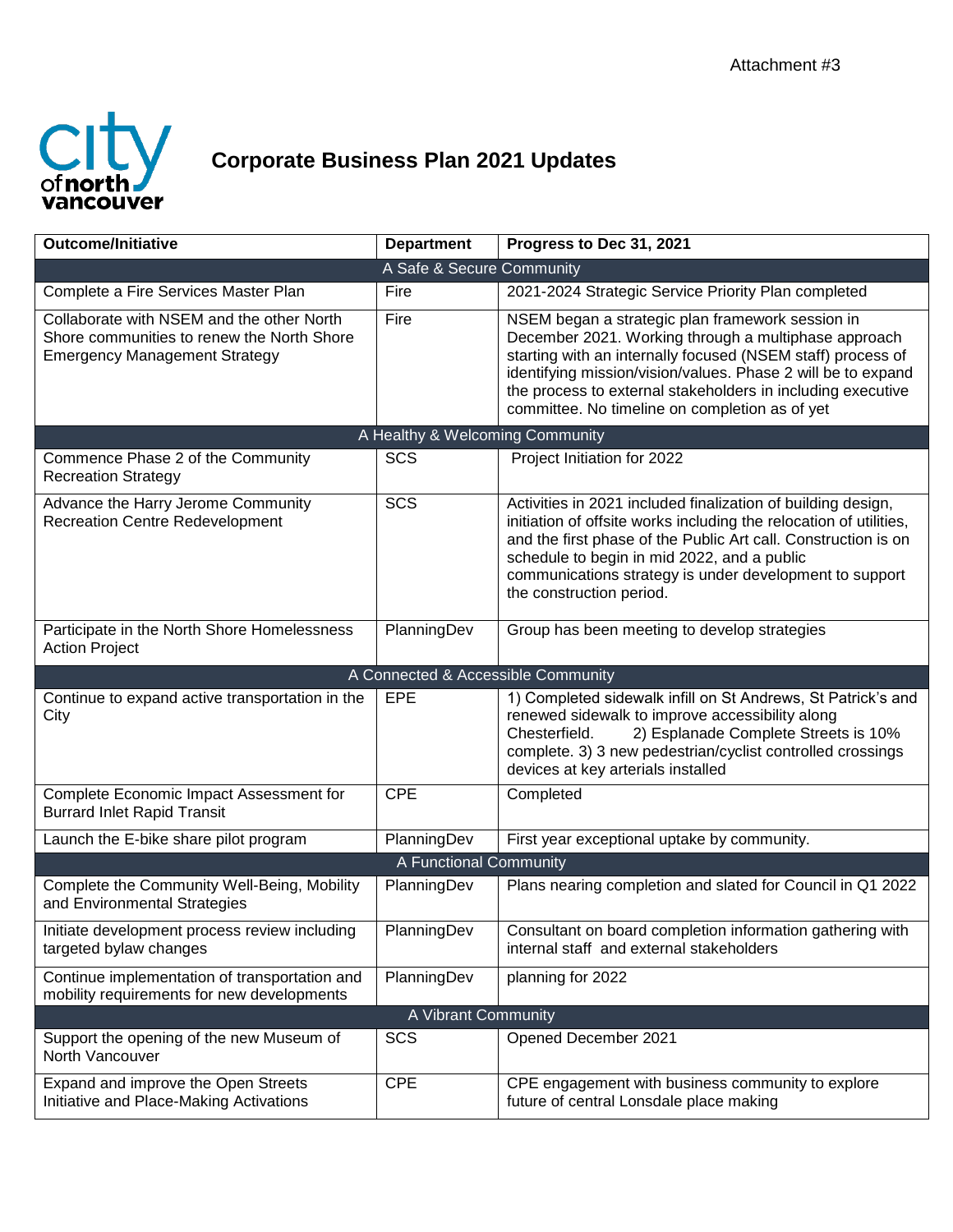| Initiate the Waterfront Park Master Plan                                                       | EPE                    | Phase 1 Neighbourhood Planning Study delayed until<br>Spring 2022) Phase 2 Park Planning Process Summer<br>2022                                                                                                                                                                                                                                                                                                                                                                                                                                                                                                                                                                                                                                                               |  |  |
|------------------------------------------------------------------------------------------------|------------------------|-------------------------------------------------------------------------------------------------------------------------------------------------------------------------------------------------------------------------------------------------------------------------------------------------------------------------------------------------------------------------------------------------------------------------------------------------------------------------------------------------------------------------------------------------------------------------------------------------------------------------------------------------------------------------------------------------------------------------------------------------------------------------------|--|--|
|                                                                                                |                        |                                                                                                                                                                                                                                                                                                                                                                                                                                                                                                                                                                                                                                                                                                                                                                               |  |  |
|                                                                                                |                        | An Environmentally Responsible Community                                                                                                                                                                                                                                                                                                                                                                                                                                                                                                                                                                                                                                                                                                                                      |  |  |
| Collaborate on a plan to migrate Lonsdale<br>Energy Corporation to renewable energy<br>sources | CAO                    | For 2022, LEC will replace approximately 17% of its overall<br>conventional natural gas consumption with renewable<br>natural gas, which will result in a significant reduction of<br>Greenhouse Gas Emissions. LEC is working on<br>implementing several low carbon energy sources to its<br>network, including currently pursuing a digital boiler project<br>for commissioning in 2022/23. Other technologies currently<br>being investigated by LEC staff include server/data centre<br>heat recovery; heat recovery from sewage; and heat<br>recovery from ocean water. LEC has engaged with City<br>staff to discuss options, scope and feasibility for all of these<br>initiatives. Management has begun mapping a<br>decarbonization plan and projecting GHG emission |  |  |
|                                                                                                |                        | reductions based on existing alternative energy sources,<br>the North Shore Waste Water Treatment Plant heat<br>recovery, and implementation of the above technologies.                                                                                                                                                                                                                                                                                                                                                                                                                                                                                                                                                                                                       |  |  |
| Implement and expand the Electric Vehicle<br>Strategy                                          | PlanningDev            | Bylaw changes complete and new fast chargers installed.<br>Workplace and fleet charging grant implementation<br>underway.                                                                                                                                                                                                                                                                                                                                                                                                                                                                                                                                                                                                                                                     |  |  |
| Support and promote the Park Stewards<br>Program                                               | EPE                    | A full year of park stewardship events delivered in 2021.<br>Total of 21 events, in 8 parks, 386 volunteers, 1,209 hours,<br>and over 2000 trees and shrubs planted.                                                                                                                                                                                                                                                                                                                                                                                                                                                                                                                                                                                                          |  |  |
| Update the Green Building Policy for Civic<br>facilities                                       | PlanningDev            | Planning for 2022.                                                                                                                                                                                                                                                                                                                                                                                                                                                                                                                                                                                                                                                                                                                                                            |  |  |
|                                                                                                | A Prosperous Community |                                                                                                                                                                                                                                                                                                                                                                                                                                                                                                                                                                                                                                                                                                                                                                               |  |  |
| Review and update the City's Economic<br>(Investment) Strategy                                 | <b>CPE</b>             | Draft completed; ongoing final engagement and<br>consultation to finalize strategy for early spring.                                                                                                                                                                                                                                                                                                                                                                                                                                                                                                                                                                                                                                                                          |  |  |
| Support and participate in economic<br>partnerships in the region                              | <b>CPE</b>             | Ongoing. Active member of Invest Vancouver, Economic<br>Partnership North Shore, and active partnerships with key<br>stakeholders.                                                                                                                                                                                                                                                                                                                                                                                                                                                                                                                                                                                                                                            |  |  |
| A Fiscally Responsible Organization                                                            |                        |                                                                                                                                                                                                                                                                                                                                                                                                                                                                                                                                                                                                                                                                                                                                                                               |  |  |
| Implement a new Asset Management Strategy                                                      | EPE                    | Draft Corporate Strategy complete and going to Council in<br>Spring. Service Area Asset Management Plans (Water,<br>Sanitary, Drainage) all in process. Draft plans will be<br>available fall 2022. Pavements are pending.                                                                                                                                                                                                                                                                                                                                                                                                                                                                                                                                                    |  |  |
| Improve the integration of the City's business<br>and financial planning processes             | Finance                | Assessment of the current state completed as part of CFO<br>onboarding. Integration plan to be developed for<br>implementation in 2022.                                                                                                                                                                                                                                                                                                                                                                                                                                                                                                                                                                                                                                       |  |  |
| Review the City's Long-Term Property Tax<br>Strategy                                           | Finance                | Development of a Long Term Property Tax Strategy<br>planned to begin following the completion of the City's<br><b>Economic Development Strategy</b>                                                                                                                                                                                                                                                                                                                                                                                                                                                                                                                                                                                                                           |  |  |
| An Open & Engaged Organization                                                                 |                        |                                                                                                                                                                                                                                                                                                                                                                                                                                                                                                                                                                                                                                                                                                                                                                               |  |  |
| Implement a public engagement framework for<br>all programs and projects                       | <b>CPE</b>             | Present draft strategy to Council. Finalize strategy and roll<br>out internally.                                                                                                                                                                                                                                                                                                                                                                                                                                                                                                                                                                                                                                                                                              |  |  |
| Explore new initiatives for public input related<br>to Council meetings                        | <b>Clerks</b>          | Exploring hybrid (in-person/electronic) Council meetings<br>and Public Hearings.                                                                                                                                                                                                                                                                                                                                                                                                                                                                                                                                                                                                                                                                                              |  |  |